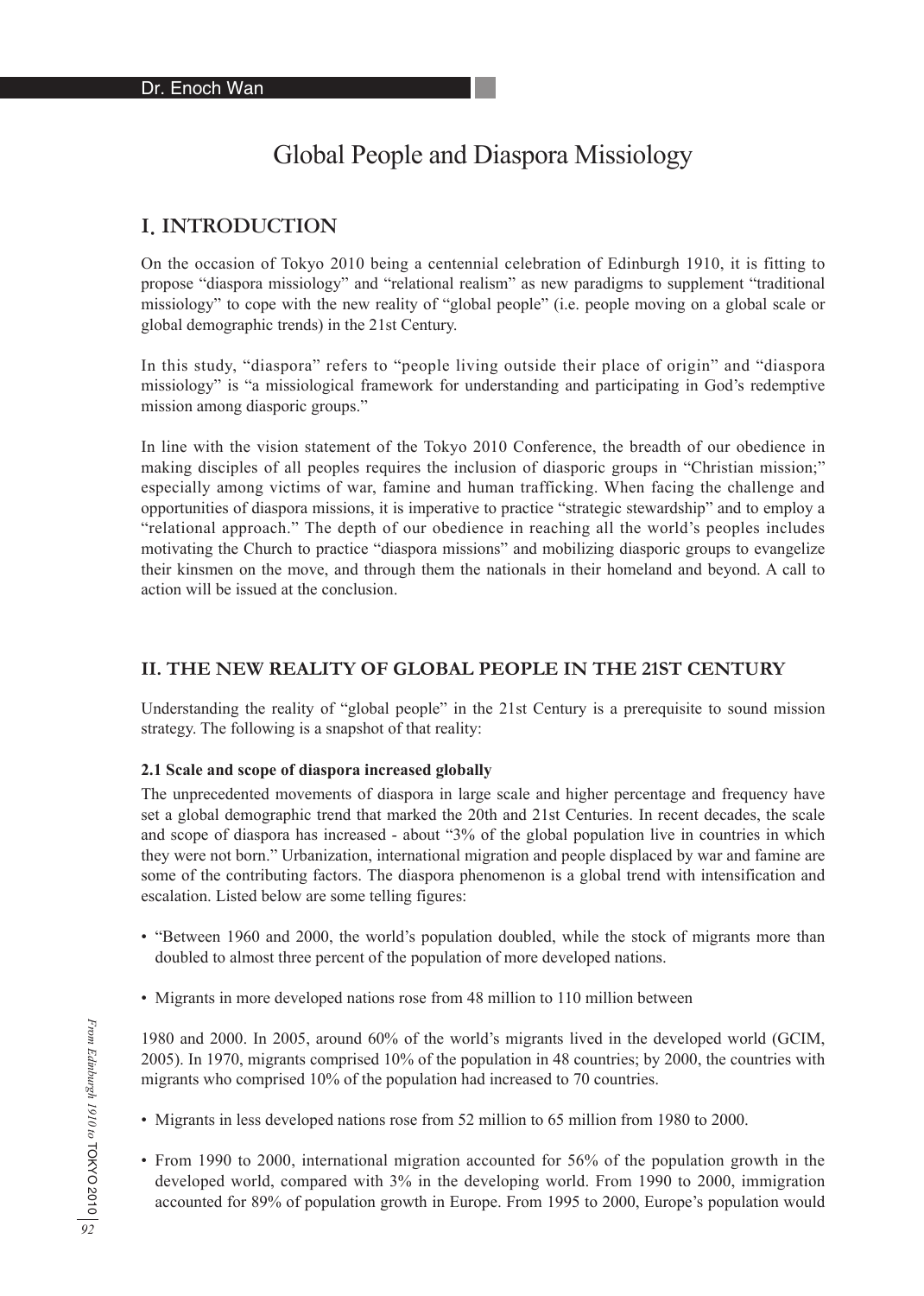have declined by 4.4 million without immigration. From 1996 to 2000, immigration accounted for 75% of the population growth in the US."

#### **2.2 Movement of migrant population**

There is a global trend that the migrant population is moving "from south to north, and from east to west" towards seven of the world's wealthiest countries — with less than 16% of the total world population, yet 33% of the world's migrant population is found in those seven countries.

#### **2.3 Center of gravity of Christianity shifting**

Philip Jenkins in his book, The Next Christendom: The Coming of Global Christianity (Oxford Press, 2001), observed that the center of gravity of the Christian world had shifted from Europe and the United States to the Southern Hemisphere. The fact that there are now nearly 50 million Protestant believers and over 400 million Catholics in South America (Jenkins 2001:57) is an indication of such a shift demographically.

By the year 2050 only one Christian in five will be non-Latino and white, and the center of gravity of the Christian world will have shifted firmly to the Southern Hemisphere. Numerical growth of Christianity in the Southern hemisphere and China has altered the global outlook of Christianity (Jenkins 2001:81-85; 94-105).

### **III. TRADITIONAL MISSIOLOGY AND THE NEW PARADIGM OF "DIASPORA MISSIOLOGY"**

In response to the new reality described above, a new paradigm of "diaspora missiology" is proposed in this study to supplement that of the "traditional missiology." In contemporary literature the word "diaspora" is used to describe the phenomenon of people on the move or being moved. "Diaspora missiology" is a new missiological paradigm as an alternative to other options. There are organizations (e.g. EAN, IVCF- Canada, Ethnic Harvest) using the "ethnic ministries" approach and publications (e.g. Robert H. King's 8 Models of Ethnic Ministry: Outreach Alive!). Others prefer to use the "minority study" approach. There are also organizations and publications using the "international/ global migration" approach, especially Catholics. However, the term and concept of "diaspora missiology" is a better choice for it is "descriptive of people's residence being different from that of their 'place of origin' without prejudice (e.g. the connotation of dominance in number or power such as 'majority' vis-à-vis 'minority') nor confusion (e.g. 'ethnic' being inadequate in the context of multiethnic population)." Traditional missiology is represented by organizations such as the American Society of Missiology (ASM with the journal Missiology) and the Evangelical Missiological Society (EMS with the publication, Occasional Bulletin, and a monograph published annually). As shown in Figures 1 and 2 below, the two paradigms are very different in focus, conceptualization, perspective, orientation, paradigm, ministry styles and ministry pattern.

In light of the new reality of "global people" of the 21st Century, diaspora missions is a new approach to traditional missions as diagrammatically shown in Figure 2 below:

Diaspora is a global phenomenon yet diaspora missiology begins at a local level and proceeds to be global in perspective. The FIN movement (Filipino International Network) is a case in point. It began locally in Canada networking among C&MA local congregations and gradually expanded to become inter-denominational and global. For further details, see "The Filipino experience in diaspora missions: a case study of Christian communities in contemporary contexts," presented by Sadiri Joy Tira & Enoch Wan at the Commission VII: Christian Communities in Contemporary Contexts, Edinburgh, June 12-13, 2009.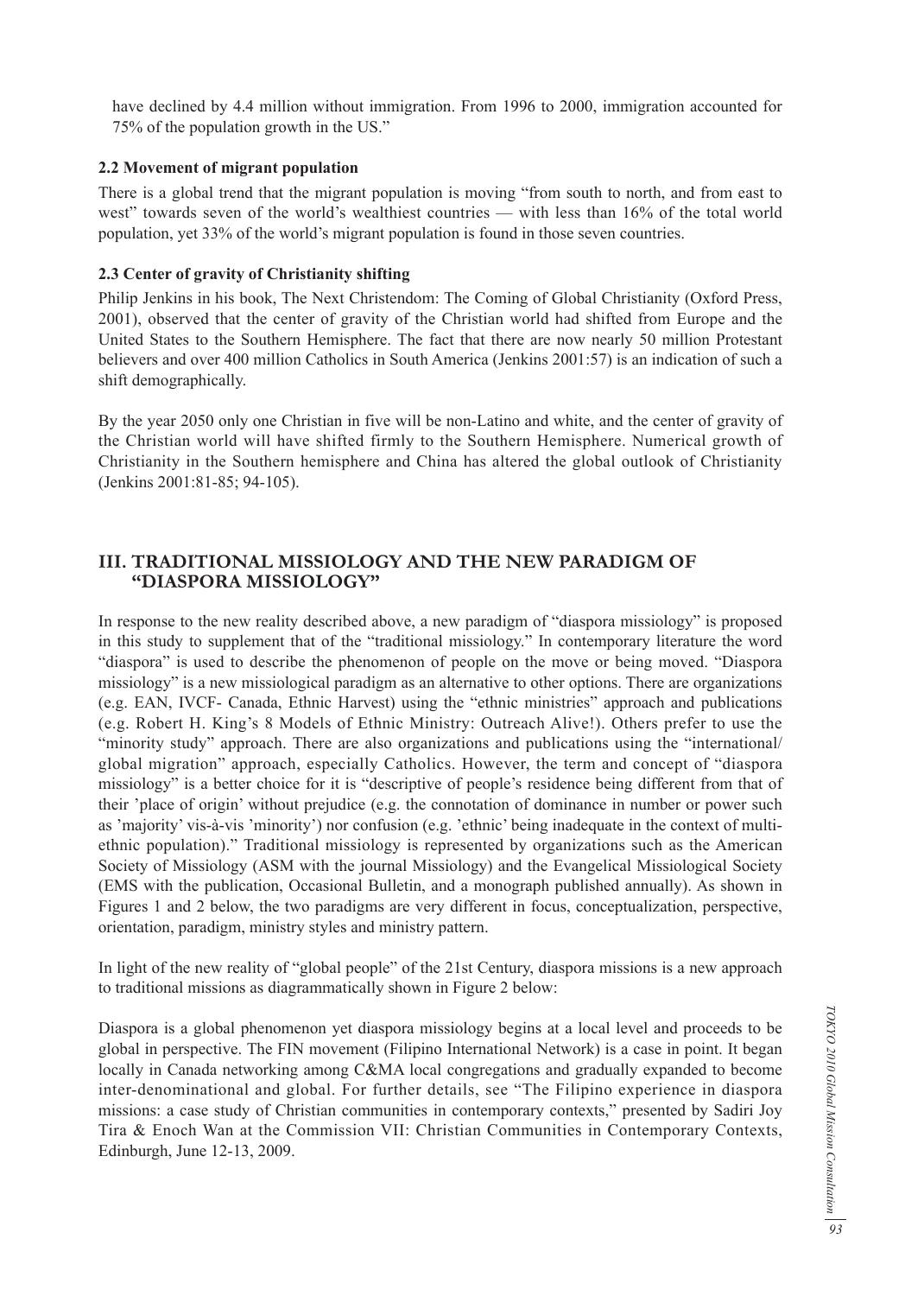| $\#$           | <b>ASPECTS</b>             | <b>TRADITIONAL MISSIOLOGY ↔ DISPORA MISSIOLOGY</b>                                                                                                                                                                                                                          |                                                                                                                                                                                            |
|----------------|----------------------------|-----------------------------------------------------------------------------------------------------------------------------------------------------------------------------------------------------------------------------------------------------------------------------|--------------------------------------------------------------------------------------------------------------------------------------------------------------------------------------------|
| $\mathbf{1}$   | <b>FOCUS</b>               | polarized/dichotomized<br>- "great commission" $\leftrightarrow$ "great commandment"<br>- saving soul $\leftrightarrow$ social Gospel<br>- church planting $\leftrightarrow$ Christian charity<br>- paternalism $\leftrightarrow$ indigenization                            | - holistic Christianity with<br>strong integration of<br>evangelism with Christian<br>charity<br>- contextualization                                                                       |
| $\overline{2}$ | CONCEP-<br>UALIZA-<br>TION | - territorial: here $\leftrightarrow$ there<br>- "local" $\leftrightarrow$ "global"<br>- lineal: "sending" $\leftrightarrow$ "receiving"<br>- "assimilation" $\leftrightarrow$ "amalgamation"<br>- "specialization"                                                         | - "deterritorialization"1<br>- "glocal"2<br>- "mutualuality" &<br>"reciprocity"<br>- "hybridity"<br>- "inter-disciplinary"                                                                 |
| 3              | PERSPEC-TIVE               | - geographically divided:<br>foreign mission $\leftrightarrow$ local, urban $\leftrightarrow$ rural<br>- geo-political boundary:<br>state/nation $\leftrightarrow$ state/nation<br>- disciplinary compartmentalization:<br>e.g. theology of missions / strategy of missions | - non-spatial,<br>- "borderless," no boundary<br>to worry, transnational &<br>global<br>- new approach: integrated<br>& Interdisciplinary                                                  |
| 4              | ORIENTATION                | - OT: missions = gentile-proselyte --- coming<br>- NT: missions = the Great Commission ---<br>going<br>- Modern missions:<br>E-1, E-2, E-3 or M-1, M-2. M-3, etc.                                                                                                           | - New reality in the 21st<br>Century – viewing $&$<br>following God's way of<br>providentially moving<br>people spatially &<br>spiritually.<br>- moving targets & move<br>with the Targets |

# **Figure 1 - "Traditional missiology" vis-a-vis "diaspora missiology" 4 elements**

# **Figure 2 - Comparing traditional missions & diaspora missions**

| # | <b>ASPECTS</b>      | <b>TRADITIONAL MISSIONS ↔ DISPORA MISSIONS</b>                                                                                                                                                                                      |                                                                                                                                                                                                                                      |
|---|---------------------|-------------------------------------------------------------------------------------------------------------------------------------------------------------------------------------------------------------------------------------|--------------------------------------------------------------------------------------------------------------------------------------------------------------------------------------------------------------------------------------|
|   | MINISTRY<br>PATTERN | OT: calling of gentile to Jehovah (coming)<br>NT: sending out disciples by Jesus in the four<br>Gospels $\&$ by the H.S. in Acts (going)<br>Modern missions:<br>- sending missionary & money<br>- self sufficient of mission entity | - new way of doing Christian<br>missions: "mission at our<br>doorstep"<br>- "ministry without border"<br>- "networking & partnership"<br>for the Kingdom<br>- "borderless church,"1 "liquid<br>church"2<br>- "church on the oceans"3 |
|   | MINISTRY<br>STYLE   | - cultural-linguistic barrier: E-1, E-2, etc.<br>Thus various types M-1, M-2, etc.<br>- "people group" identity<br>- evangelistic scale: reached $\leftrightarrow$ unreached<br>- "competitive spirit," "self sufficient"           | - no barrier to worry<br>- mobile and fluid,<br>- hyphenated identity $\&$<br>ethnicity<br>- no unreached people<br>- "strategic partnership,"4<br>"relational accountability,"<br>networking & synergy                              |

From Edinburgh 1910 to TOKYO 2010  $|\approx$ *94From Edinburgh 1910 to* TOKYO 2010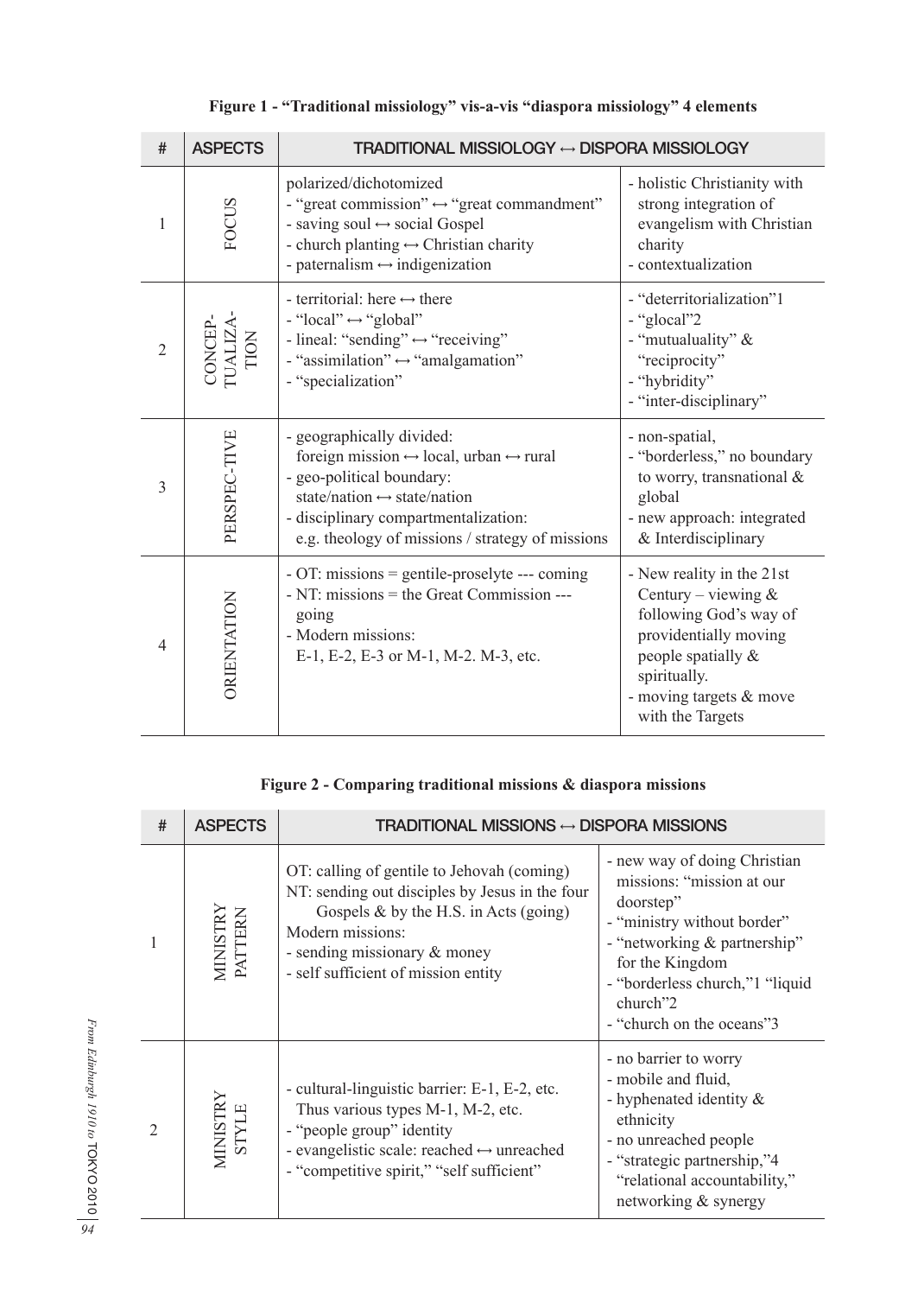At the Forum 2004 in Pattaya, Thailand, the Lausanne Committee for World Evangelization (LCWE) had added a new track on "the DIASPORA PEOPLES" as one of the key issues in global missions. A "Senior Associate for Diasporas" was installed during the Bi-annual LCWE Leadership International meeting in Budapest, Hungary from June 18-24, 2007. Later in January 2008, the Lausanne Diasporas Leadership Team (LDLT) was assembled and held its first meeting in Portland, Oregon, hosted by IDS-US ("Institute of Diaspora Studies") at Western Seminary. International migration is one of the global issues to be discussed at the upcoming Lausanne Congress III in Cape Town, South Africa, October 16-25, 2010.

In preparation for the Lausanne Congress III, The LDLT convened the Lausanne Diasporas Strategy Consultation in Manila. And the Lausanne Diaspora Theological Forum was held in Nov. 2009 at Torch Tower, Seoul, Korea. In Edinburgh, June 12-13, 2009, the Commission VII: Christian Communities in Contemporary Contexts recognized diaspora as a reality of Christian Mission in the 21st century. Hence, missiologists have recognized the immense potential of "diaspora missions" in ministering to diaspora and ministering through diaspora; even beyond the specific group extending it on regional and global scales.

### **IV. MINISTRY APPROACH OF THE "RELATIONAL PARADIGM"**

There are five elements (with related theories in brackets) and five corresponding relational aspects in the "relational paradigm" as listed in Figure 3 below:

| #              | <b>RELATONAL PARADIGM</b>                                                         |                               |  |
|----------------|-----------------------------------------------------------------------------------|-------------------------------|--|
|                | <b>5 ELEMENTS</b>                                                                 | <b>5 RELATIONAL ASPECTS</b>   |  |
|                | PARTICIPANTS (network theory)                                                     | <b>RELATIONAL NETWORK</b>     |  |
| $\mathfrak{D}$ | PATTERN (structuralism)                                                           | RELATIONAL DIMENSIONS/CONTEXT |  |
| 3              | PRACTICE (pragmatism)                                                             | <b>RELATIONAL REALITY</b>     |  |
| 4              | POWER (functionalism & critical theory)                                           | <b>RELATIONAL DYNAMICS</b>    |  |
| 5              | PROCESS (symbolic interactionism,<br>communication science, semiotics: semantics) | <b>RELATIONAL INTERACTION</b> |  |

Due to the limitation of space, there is no discussion on the details of Figure 3 (in the sequel of this study to be presented at the "Korea Diaspora Forum" in May in Seoul); except the following chart is informative of the relational framework for mission(s):

### **V. DIASPORA MISSION AND RELATIONAL APPROACH**

Commenting on the traditional approach of Christian missions led by mission leaders/researchers of the West at the gathering of 160 Christian mission leaders from 53 countries in Foz de Iguassu, Brazil in October 10-15, 1999, William Taylor, Executive Director of the World Evangelical Fellowship's (WEF) Mission Commission listed the following observations in his opening remarks:

"The use of emotive slogans to drive the missions task; a partial understanding of the mission of the church; the application of simplistic thinking and methodologies in the Great Commission; a limited geographic focus [and] the over-emphasis on research and managerial missiology."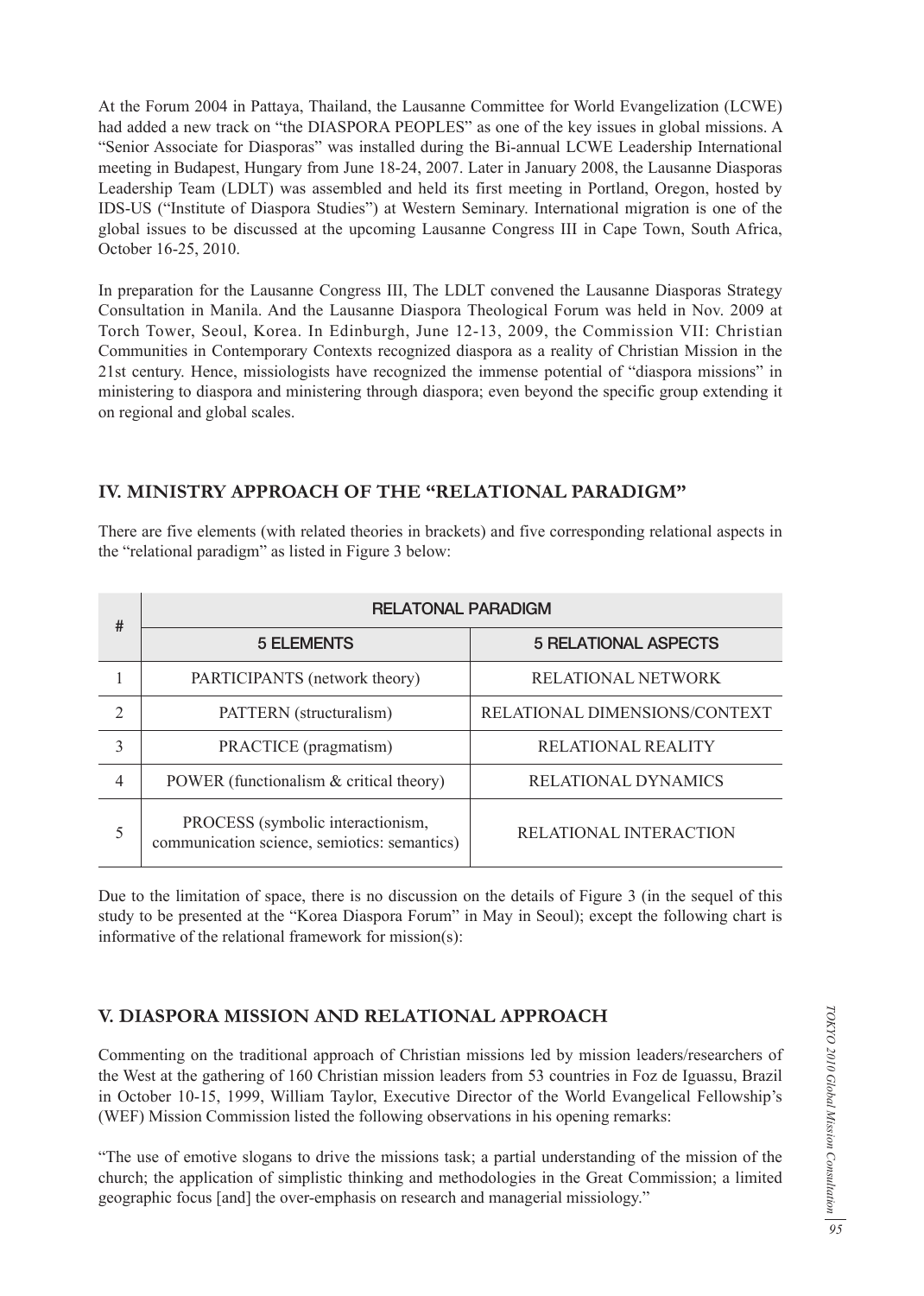There is some validity to the critique of the ministry approach of "traditional missiology" of the West with the following characteristics: managerial and entrepreneurial (i.e. outcome-based with focus on measurable goals and numerical growth), programmatic and paternalistic (i.e. lack of relational touch and partnership practice). Therefore the "relational paradigm" is proposed to include a relational touch and partnership practice; especially at the occasion of Tokyo 2010 in Asia where positive "relationship" is very essential in daily life and ministry context.

In this study, the terms "mission" and "diaspora missiology" are being defined with a strong relational flavor, focusing on the Triune God – the Originator and basis of all relationships and relational networks:

| Relationship<br><b>Discipline/Action</b> | <b>RELATIONALITY 'I AM'</b><br>(missio dei)                                                                                                                                                                | REALITY 'i am'                                                                                                                                                                                                                                                               |
|------------------------------------------|------------------------------------------------------------------------------------------------------------------------------------------------------------------------------------------------------------|------------------------------------------------------------------------------------------------------------------------------------------------------------------------------------------------------------------------------------------------------------------------------|
| General                                  | God presses Himself out & His<br>nature of love, communion & glory<br>(Jn 1:14,18, 3:16; 12:28, 13:32; 17:1,<br>4,5, 10, 24; 21:19; Mt 9:8; 17:1-8; Lk<br>$13:13$ ; $1Jn 4:6-12$ )                         | Likewise Christians are to manifest this<br>quality of God's love, communion,<br>glory (Mt 5:13-16, 10:16; ;Jn 15:16;<br>Act 1:8; Ro 15:6; 1Cor 6:20; 1Pet<br>2:12;4:16; 1Jn 3:-9-19)                                                                                        |
| Witnessing                               | - "the Father witness concerning me"<br>(In 8:18);<br>- H.S. witnessing $\rightarrow$ Son (Jn 15:26)<br>- Scripture witnessing $\rightarrow$ Son (Jn 39)                                                   | - "you are my witnesses"<br>(Ac 1:8) $&$ Christians are to witness<br>(In 15:27)                                                                                                                                                                                             |
| Commission<br>(sending)                  | - "as the Father sends me, so send I<br>you" (Jn 17:18)<br>- "all authority given to me"<br>(Mt 18:18)                                                                                                     | - "H.S. said, 'SeparateI have<br>called Them'" (Acts 13:2);<br>"therefore make disciple by going"<br>$(Mt 28:19-20)$                                                                                                                                                         |
| Empowering                               | - Father on the Son by the Spirit in<br>ministry, resurrection & exaltation<br>(Ac 10:37; Ro 1:4; Phil 3:9-10)                                                                                             | - authority given (Lk 10:19)<br>- examples: disciples + Paul<br>$(Act 2, 4; Ro 5:16-20)$                                                                                                                                                                                     |
| Evangelizing                             | - God desires many will be saved<br>(2Pet 3:9)<br>- God's grace is sufficient for all to be<br>saved                                                                                                       | - in obedience to God Christians<br>evangelize: moved by the compassion<br>for the lost, empowered by the H.S.<br>with gifts                                                                                                                                                 |
| Glorifying                               | - the Father glorified the Son<br>(Act 3:13; Jn 12:28)<br>- The son glorified the Father<br>(In 17:4; Php 2:11)<br>- Father & Son - mutual glory (Jn<br>$17:1-5$<br>- H.S. glorifies the Son (Jn 16:13-14) | - good testimony glorifying God<br>(Mt 5:16)<br>- failed to give glory serious<br>consequence like Herod<br>$(Act 12:20-23)$<br>- Christians are to glorify God in life,<br>living, labor (service & ministry)<br>(1Cor 6:20; 10:31;2Cr 4:15; 1Tim<br>$1:17$ ; Ro $5:2-20$ ) |
| Grace                                    | - God's nature is gracious & He<br>freely gives to all:<br>- Source of grace (Jn 1:14-17; 2Cor<br>8:9; Act 20:24; Ro 1:5; 2Cor 9:8;<br>2Tom 1:2,9)                                                         | - common grace to all (James 1:17;<br>- special grace for the chosen<br>$(Eph 1:6-7)$<br>- changed Saul to Apostle Paul (1Cor<br>15:9-11; Eph 3:7-13; 1Tim 1:14-16)                                                                                                          |

**Figure 4 - Relational Missiology of "I AM" (missio dei) therefore 'I am'"**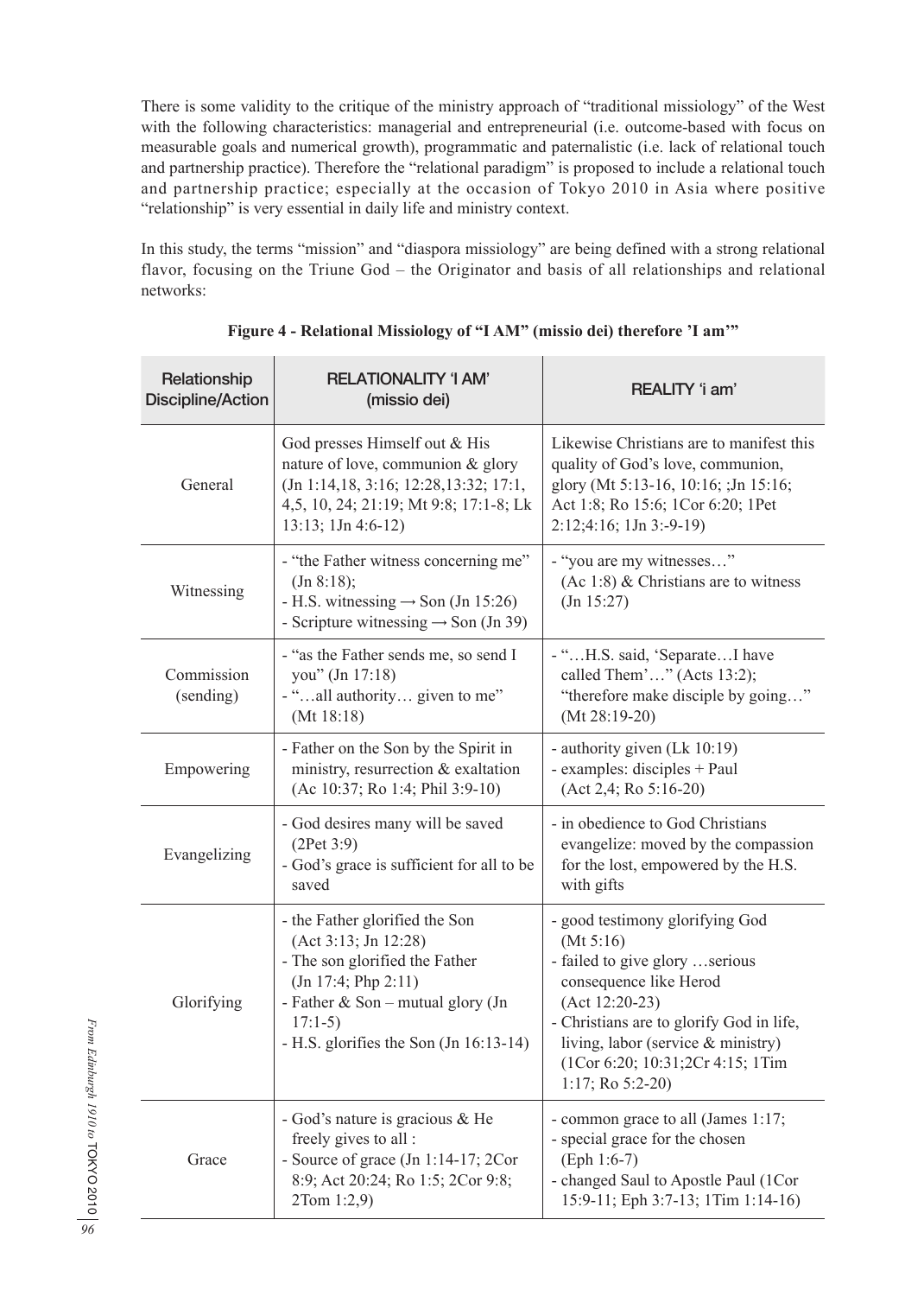| Gift        | - gifts endowed by the Father, Christ<br>& H.S. (Trinitarian formula X2 in<br>1Cor 12:4-6, 12-27); Eph 4:7-12) | - special form of grace for service:<br>glorify God & build up the Church<br>-be stewards of gifts (1Pet 3:10-11) |
|-------------|----------------------------------------------------------------------------------------------------------------|-------------------------------------------------------------------------------------------------------------------|
| Reconciling | - "God in Jesus Christ reconciling the<br>world to himself" (2Cor 18-19;<br>$Ro$ 11:5)                         | - "he has committed to us the message"<br>of reconciliation" (2Cor 5:19-20)                                       |

• "mission" is defined as "the missio Dei of the Triune God"

• "diaspora missiology" is defined as "a missiological framework for understanding and participating in God's redemptive mission among diasporic groups."

In Figure 4, the two new paradigms proposed in this study are integrated, with "relational paradigm" being the skeleton (in biology) or syntax (in linguistics), then "diaspora missiology/missions" as the flesh/face (in biology) or word/sound (in linguistics).

The FIN (Filipino International Network) is now a global movement and an excellent case study of applying the relational paradigm to diaspora missions. It had a humble beginning two decades ago at a local Filipino church plant reaching out to contract workers, domestic helpers, foreign students in holistic ministry and relational networking locally. In the 1990s, then through partnership with denominational effort, para-church organizations in their ministering to and through the Filipino diaspora first in Canada, then expanded at a global scale to form FIN. Subsequently, the diaspora missions to Filipinos formed the pattern and helped formulate the global strategy of the Lausanne Diaspora Leadership Team (LDLT) – an excellent case of diaspora missions ministering beyond the Filipinos to include other diaspora groups throughout the LCWE network.

|                                                                                                                                                                                                                                                                            | <b>RELATONAL PARADIGM</b>                                                                                                                                                                                                                               | <b>DIASPORA MISSIOLOGY &amp;</b>                                                                                                                                                                                                                                                                                                                                                                |  |
|----------------------------------------------------------------------------------------------------------------------------------------------------------------------------------------------------------------------------------------------------------------------------|---------------------------------------------------------------------------------------------------------------------------------------------------------------------------------------------------------------------------------------------------------|-------------------------------------------------------------------------------------------------------------------------------------------------------------------------------------------------------------------------------------------------------------------------------------------------------------------------------------------------------------------------------------------------|--|
| <b>5 ELEMENTS</b>                                                                                                                                                                                                                                                          | <b>5 RELATIONAL ASPECTS</b>                                                                                                                                                                                                                             | <b>DIASPORA MISSIONS</b>                                                                                                                                                                                                                                                                                                                                                                        |  |
| <b>PARTICIPANTS</b><br>- Triune God $&$<br>Christians carry out<br>the Great Commission<br>- resistant: Satan, fallen<br>angels                                                                                                                                            | RELATIONAL NETWORK<br>- Triune God is the originator<br>of relationship;<br>the center and foundation of<br>all networks<br>- two camps: God, obedient<br>angels & Christians $\leftrightarrow$ Satan                                                   | - not programmatic, not entrepreneur,<br>not outcome- based<br>- strong emphasis on relational<br>dimensions between person Being<br>(the triune God) and beings<br>(of humanity and angelic reality)<br>- recognizing the dimension of<br>spiritual warfare                                                                                                                                    |  |
| PATTERN $(\rightarrow$ sending)<br>- Farther<br>$\rightarrow$ the Son & together<br>$\rightarrow$ H.S. 1. Father<br>$\rightarrow$ the Son so<br>$\rightarrow$ Christians (Jn 17: 18),<br>Christians obeying<br>- H.S. sending:<br>Acts 10:19; 13:2<br>Christians empowered | RELATIONAL DIMENSIONS<br>/CONTEXT<br>- vertical dimension to God<br>- horizontal dimensions within<br>the Church & beyond<br>- multi-context: divine,<br>angelic, human; changing<br>human contexts due to<br>globalization, diaspora<br>movement, etc. | - vertical dimensions, e.g. "relational"<br>accountability"<br>- "glocal" missions1 in the globalized<br>context<br>- non-spatial, "borderless," no<br>boundary to worry, transnational<br>-new approach: integrated ministry $\&$<br>interdisciplinary study of Missiology<br>- learning of new demographic reality<br>of the 21st Century $&$ strategize<br>accordingly with good stewardship |  |

**Figure 4b - Relational paradigm "of mission(s)" and diaspora missiology/missions**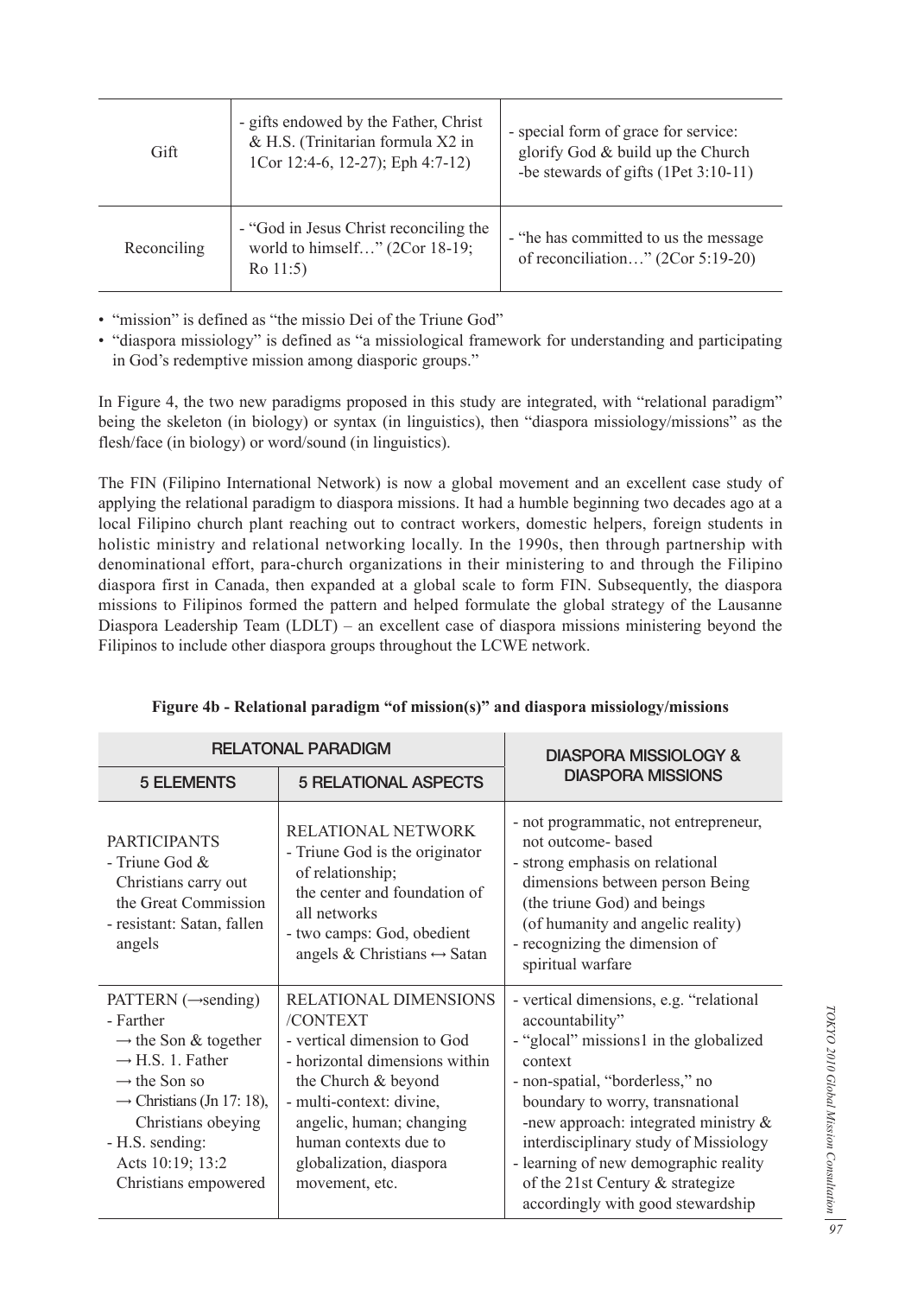| PRACTICE 2.<br>Christians participating<br>in God's mission,<br>carrying out the "Great"<br>Commission" | <b>RELATIONAL REALITY</b><br>- God: reconciling the world to<br>Himself in Christ thro<br>Christians<br>- Satan & fallen angels at<br>enmity with God and His<br>followers. | - new reality in the $21^{st}$ Century –<br>viewing & following God's way of<br>providentially moving people<br>spatially & spiritually.<br>- moving targets $&$ move with the<br>targets (diaspora)   |
|---------------------------------------------------------------------------------------------------------|-----------------------------------------------------------------------------------------------------------------------------------------------------------------------------|--------------------------------------------------------------------------------------------------------------------------------------------------------------------------------------------------------|
| <b>POWER</b><br>- God's love transforms<br>Christians and<br>compels them carrying<br>out His mission   | RELATIONAL DYNAMICS<br>- doing missions out of love for<br>God and compassion for the<br>lost<br>- empowered by the H.S.                                                    | - micro: love, compassion, Christian<br>hospitality<br>- macro: partnership $\&$ networking<br>- holistic Christianity with strong<br>integration of evangelism with<br>Christian compassion & charity |
| <b>PROCESS</b><br>3. God: plan of<br>salvation Provided &<br>the Church carrying<br>out God's mission   | RELATIONAL INTERACTION<br>- God's calling, Christ's<br>commissioning, H.S.<br>empowering<br>- Christians obedient to God,<br>Satan resisting God's mission                  | - "Great commission" + "great"<br>commandment"<br>- diaspora mission: ministering to and<br>through the diaspora<br>- relational accountability<br>- strategic stewardship and partnership             |

The success story of FIN integrating "relational paradigm" and "diaspora missions" has been previously reported in several publications and presentations.

# **VI. CALL FOR ACTION**

Due to the breadth and depth of our obedience in making disciples of all peoples, it is imperative to call the Church into action, inclusive of all denominations and mission organizations, Christians in the West and beyond.

### **6.1 Point of action #1 – Study Diaspora Missiology and Practice Diaspora Missions (including "mission at our doorstep")**

Diaspora mission is a providential and strategic way to minister to "the nations" by the diaspora and through the diaspora. In diaspora missions, one can describe the contemporary situation to be a "borderless world" where people from everywhere are moving to everywhere with hope and despair, with joy and tears; yet providentially opportunistic for Kingdom expansion.

In response to the new reality of the phenomenal diaspora movement, the Church is called to respond to God's way of providentially moving people spatially & spiritually. Diaspora groups are moving targets and we are to move with the targets by practicing "mission at our doorstep" of reaching out to the diaspora in our neighborhood.

| <b>NO</b>                                                | <b>YES</b>                     |
|----------------------------------------------------------|--------------------------------|
| -No visa required                                        | -Yes, door opened              |
| -No closed door                                          | -Yes, people accessible        |
| -No international travel required                        | -Yes, missions at our doorstep |
| -No political/legal restrictions                         | -Yes, ample opportunities      |
| -No dichotomized approach                                | -Yes, holistic ministries      |
| -No sense of self-sufficiency $\&$ unhealthy competition | -Yes, powerful partnership     |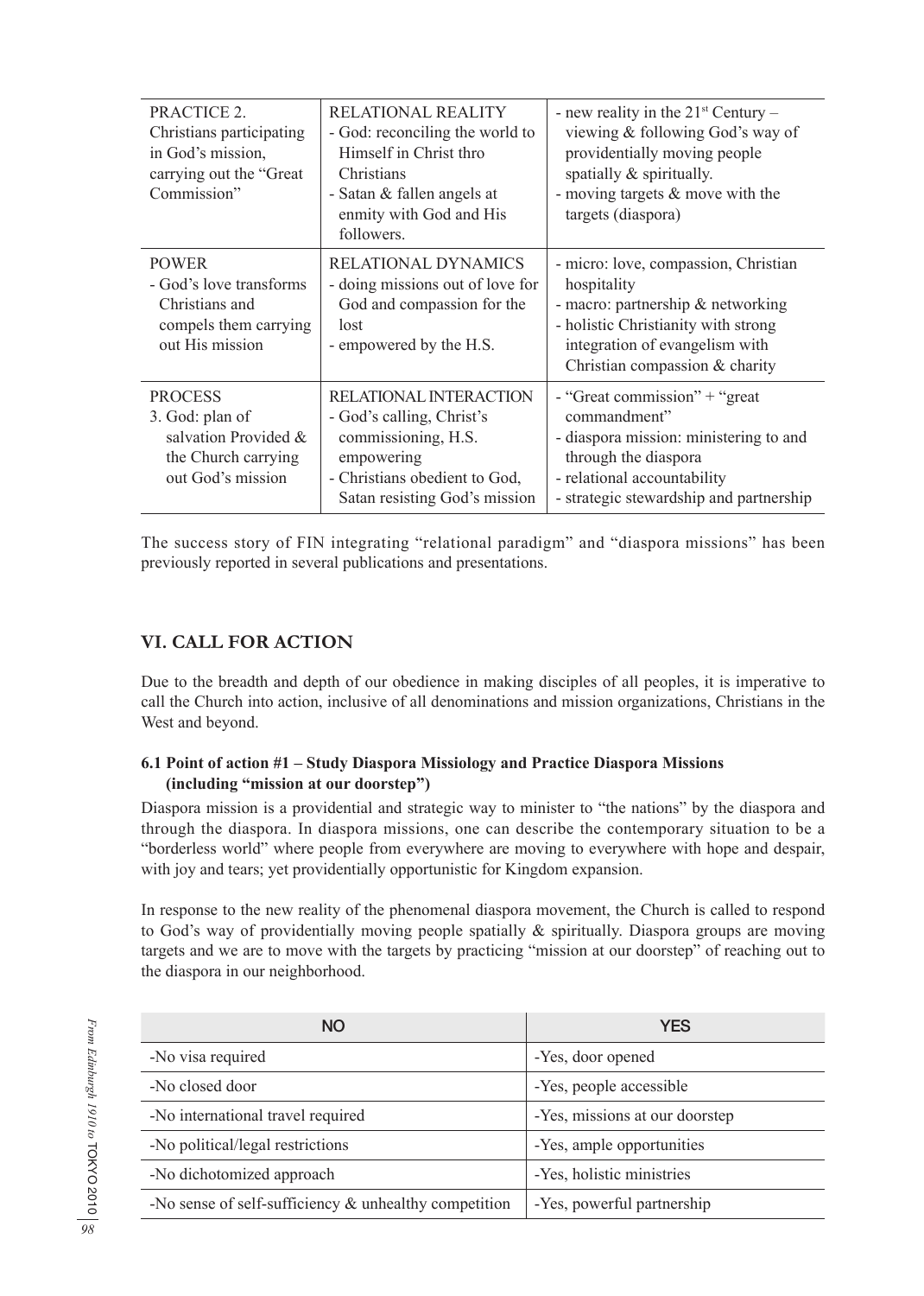### **6.2 Point of action #2 – Strategic Stewardship and Relational Accountability**

Jenkins observed that the places where Christianity is spreading and mutating are also places where the population levels are rising quickly, and he projected that such a demographic trend will continue throughout the next century. Given such demographic trends globally, the Christian Church is to practice strategic stewardship which is to be defined as "the wise use of God-endowed resources and God-given opportunity to His glory and for Kingdom extension strategically." There is a relational accountability vertically to God for good stewardship (i.e. see the case of Ezekiel 3:1-21), and to share the Gospel horizontally to the unreached people groups who are desperately in need of the great commandment (see the teaching of Jesus Christ in Mt 25:14-46) and the Great Commission being practiced among them (i.e. see the case of Lazarus and the rich man, Luke 16:19-31).

Western populations are growing at a slower rate than developing nations where receptive people to Christianity are found and phenomenal growth of Christianity is happening in large scale. Thus strategic deployment requires active engagement in Christian outreach in the global South with strategic stewardship (Luke 12:32-48) due to relational accountability (Luke 15:1-16:13) both vertically and horizontally.

### **6.3 Strategic Partnership - Networking and Synergy**

Partnership is "the unique opportunities in working with the Triune God and the Body of Christ to accomplish the missio Dei under the power and direction of the Holy Spirit." And strategic partnership is "partnership characterized by wise use of God-endowed resources and God-given opportunity to His glory and for Kingdom extension." Strategic partnership is desperately needed in the context of the 21st Century when the center of Christianity is shifting to the Southern Hemisphere to replace Western paternalism and Euro-centric missions.

As we ponder the global demographic trend of diaspora of the 21st century, we should consider it to be part of God's sovereign design to accomplish His mission. Strategically, people on the move are receptive to the Gospel. Thus ministry to the diaspora is strategic stewardship in action.

Strategic partnership is ministering through diaspora groups in light of the global demographic trend (i.e. the center of Christianity shifting to the global South) to receptive people on the move and their kinsmen in their home land. The day of exclusively practicing missions in the traditional way of solo approach by the Western churches without partnership, is gone. Strategic partnership between missions and various types of Christian organizations, between churches of the post-Christian west and diaspora/native congregations in diaspora missions of ministering through the diasporic groups is to be employed to supplement traditional missions. The synergy from such strategic partnership is not to be underestimated. With a Kingdom perspective and eschatological urgency, synergetic undertaking is not only possible; but imperative and will prove to be fruitful as in the case study of FIN and LDLT.

### **VII. CONCLUSION**

In this study, diaspora missiology and relational paradigms have been presented as new approaches to supplement traditional missiology and to cope with the new reality of global people in the 21st century. Due to the breadth and depth of our obedience in making disciples of all peoples, it is imperative to call the Church into action to engage in diaspora missions.

Missiologists and missionary leadership of our time cannot be ignorant of global demographic trends and can learn from government policy-makers, economists, and social scientists who recognize and maximize the forces and potentials of diasporas of multiple forms and types. These diasporic groups present great challenges and opportunities for the Church today, so much so that it has been selected as one of the global issues for discussion at the upcoming Lausanne Congress on World Evangelization in Cape Town, South Africa from October 16-25, 2010. (www.lausanne.org)